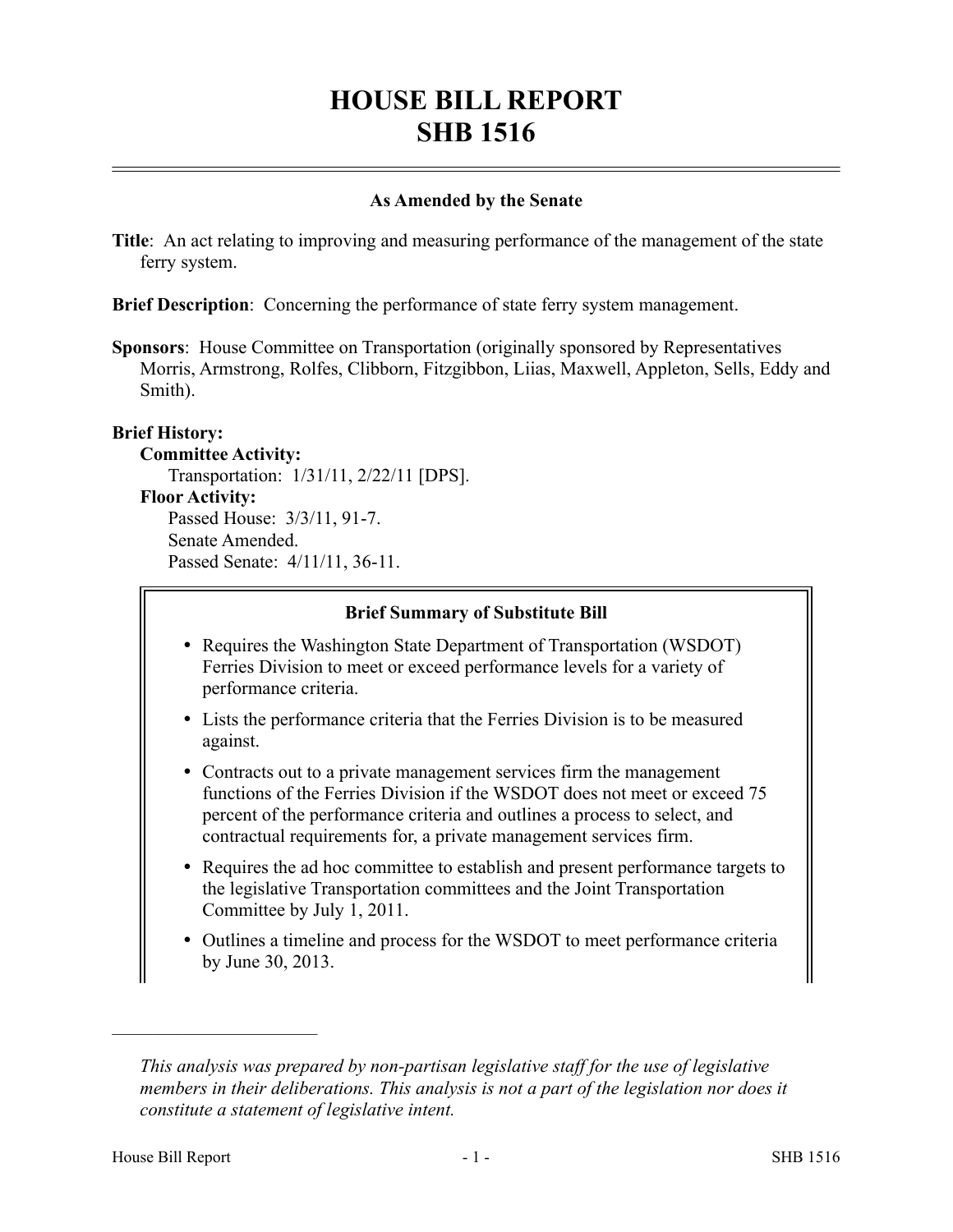• Prohibits a manager in the Ferries Division from belonging to the same bargaining unit representing employees whom the manager supervises.

#### **HOUSE COMMITTEE ON TRANSPORTATION**

**Majority Report**: The substitute bill be substituted therefor and the substitute bill do pass. Signed by 26 members: Representatives Clibborn, Chair; Liias, Vice Chair; Armstrong, Ranking Minority Member; Hargrove, Assistant Ranking Minority Member; Angel, Asay, Eddy, Finn, Fitzgibbon, Jinkins, Johnson, Klippert, Kristiansen, Ladenburg, Moeller, Morris, Moscoso, Overstreet, Rivers, Rodne, Rolfes, Ryu, Shea, Takko, Upthegrove and Zeiger.

**Minority Report**: Do not pass. Signed by 1 member: Representative Reykdal.

**Staff**: Debbie Driver (786-7143).

#### **Background**:

The Washington State Ferries Division (WSF) of the Washington State Department of Transportation (WSDOT) manages the largest automobile and passenger ferry service provider in the nation. Currently, the system includes 22 vessels that serve 20 terminals and nine routes. In 2009 the Washington ferry system, which is part of the highway network system in western Washington, carried more than 22 million customers. The Secretary of Transportation is appointed by the Governor and appoints an Assistant Secretary of Ferries. The Assistant Secretary of Ferries is responsible for overall management of the WSF.

Managers who belong to a collective bargaining unit and move to a management position are characterized as being inactive or on a leave of absence.

#### **Summary of Substitute Bill**:

The bill defines ferries management as Washington ferries employees who are either exempt or a part of Washington Management Services. The bill lists performance criteria and requires the Ferries Division to meet a variety of measurable performance criteria including: safety, service effectiveness, passenger satisfaction, on-time performance, cost containment measures, maintenance, and capital program effectiveness.

The bill creates an ad hoc committee with members from and designated by the Office of the Governor, and requires the ad hoc committee to establish and present performance targets to the legislative Transportation committees and the Joint Transportation Committee by July 1, 2011. By October 1, 2011, the bill requires the Washington State Department of Transportation (WSDOT) to complete a performance report that provides a baseline assessment of current performance and requires a review by the Office of Financial Management (OFM) and the legislative Transportation committees. By October 1, 2012, and every year thereafter, the WSDOT is to complete a performance report for the prior fiscal year. This report is also to be reviewed by the OFM and the findings incorporated into the Governor's proposed biennial Transportation Budget. By June 30, 2013, if the WSDOT does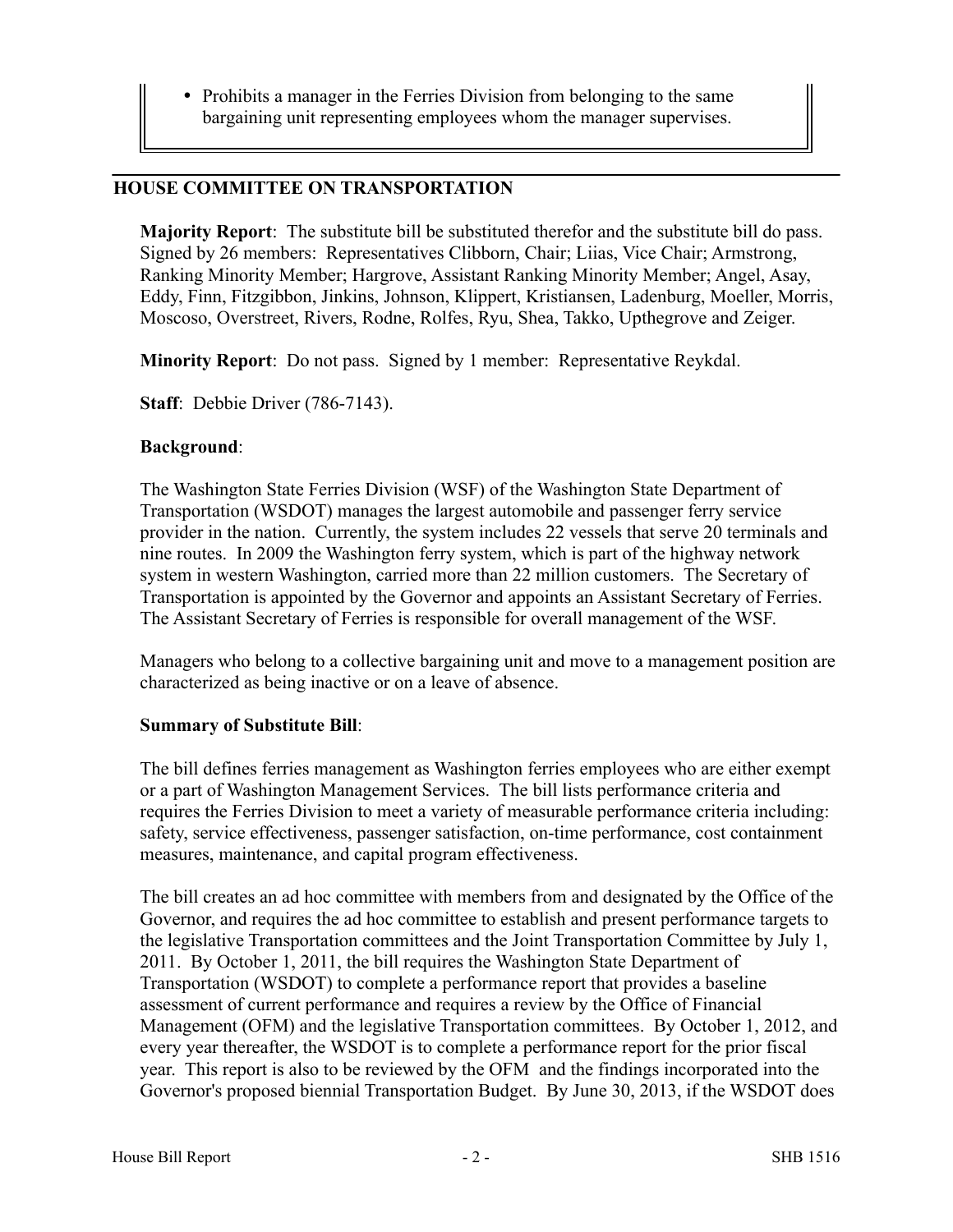not meet or exceed 75 percent of the performance criteria, the WSDOT must competitively contract out ferry management functions to a private management services firm. The invitation for bid for a private sector firm process may include a preliminary request for qualifications.

If the management functions are contracted out to a private management firm, the contract must be a fixed-cost contract that requires the private management firm to also meet or exceed 75 percent of the performance criteria outlined in the bill. The contract must also provide for incentive or retained payment arrangements and must require that the firm retain existing collective bargaining agreements between the state and the employees' labor representatives. The bill allows the private management firm to rehire Washington ferries management employees. The contract must be for a two-year period; renewable every two years for a maximum of 10 years. After 10 years, the WSDOT is to implement the invitation for bid process.

The bill prohibits collective bargaining agreements from allowing the WSDOT managers to belong to the same bargaining unit representing employees whom they supervise and includes an emergency clause.

# **EFFECT OF SENATE AMENDMENT(S)**:

The Senate amendment strikes all material in Substitute House Bill 1516 and makes the following changes:

- removes most working conditions as a mandatory subject of bargaining for Washington State Ferry (WSF) employees;
- allows, as a permissive subject of bargaining, scheduling leave time, shift bidding, and grievance procedures (but not other working conditions);
- prohibits bargaining on management rights including: employee assignments, employee promotions, layoff actions, staffing levels, part-time shifts, and training;
- defines Ferry Captains, Chief Engineers, and Terminal Supervisors and moves the employees to become part of Washington Management Services (effective 2013-15 biennium); requires salary increases for these employees to be directly related to performance of employee responsibilities; and allows the WSF to submit incentive pay proposals with each biennial budget submittal;
- requires WSF management to meet with union employees twice a year and encourage an open and direct exchange of ideas and concerns between line employees and WSF management;
- defines performance measures as: (1) riders per service hour; (2) terminal and vessel operating costs per service hour; and (3) fuel usage per service hour;
- defines specific runs for on-time performance for peak-time, peak-direction;
- requires the WSF to develop targets for performance measures by September 30, 2011, along with an implementation plan for meeting those targets by June 30, 2013;
- requires the WSF to report on their performance quarterly and requires the Joint Legislative Audit and Review Committee to determine if the WSF met the targets;
- outlines a process if targets are not met including: (1) after consensus with the Chairs and Ranking minorities of the Transportation Committees, the Governor is to appoint a Management Representative; and (2) within 60 days, the Representative is to provide a 12-month corrective action plan;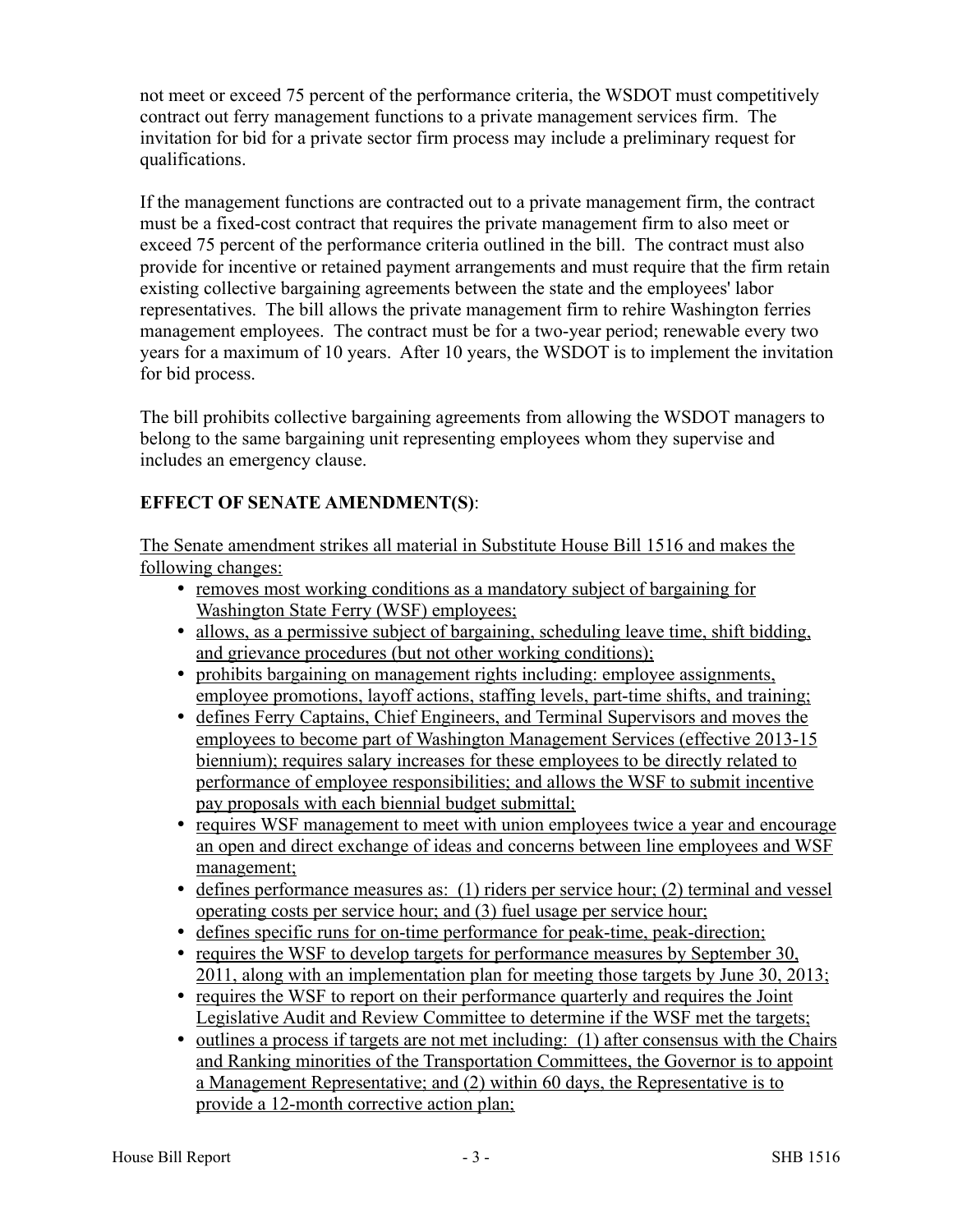- requires the Office of Financial Management to include the performance measures in the Attainment Report;
- abolishes the Marine Employees Commission (MEC) and transfers the MEC functions to the Public Employment Relations Commission;
- requires the Joint Transportation Committee to study WSF Management and report to the Legislature's Transportation Committees by December 31, 2011; and
- repeals outdated seniority rights statutes.

**Appropriation**: None.

**Fiscal Note**: Available.

**Effective Date**: The bill contains an emergency clause and takes effect immediately.

### **Staff Summary of Public Testimony**:

(In support) There is currently not a systematic approach for the WSF to deliver efficient ferries service regularly, nor is there a system for which employees can provide efficiency suggestions, which is an important part of management. The bill provides a performance management approach that responds to these issues.

**(**In support with concerns) Consideration of this bill should be deferred until next session. Time is limited this session and legislators need to focus on solving the ferries budget problem. The first priority should be maintaining ferries funding; neither reducing service nor redeploying vessels. The second priority should be to address the ferries governance issue. Therefore, postponing this ferries management and governance legislation until next session is recommended.

(With concerns) Ferries is the number one priority for many communities this session. Reducing ferry service has real-life impacts on the people of Bremerton. Ferry service is necessary for community sustainability and reducing service could result in ongoing negative impacts to the community. The process the bill outlines is good, but not supported nor opposed.

(Opposed**)** The bill does not help solve the problems faced by the WSF system. Management is doing the best they can right now and the emphasis should be on what the ferry system needs. Eliminating the southwest and Bremerton runs would result in reducing costs for ferries and increasing revenues to the Tacoma Narrows Bridge. At times, inclement weather results in the cancellation of the Port Townsend runs, which results in taxpayer money being spent on vessels and crews that are not working.

**Persons Testifying**: (In support) Representative Morris, prime sponsor; and Paul Parker, Washington State Transportation Commission.

(In support with concerns) Walt Elliott, Ferry Advisory Committee.

(With concerns) Greg Wheeler.